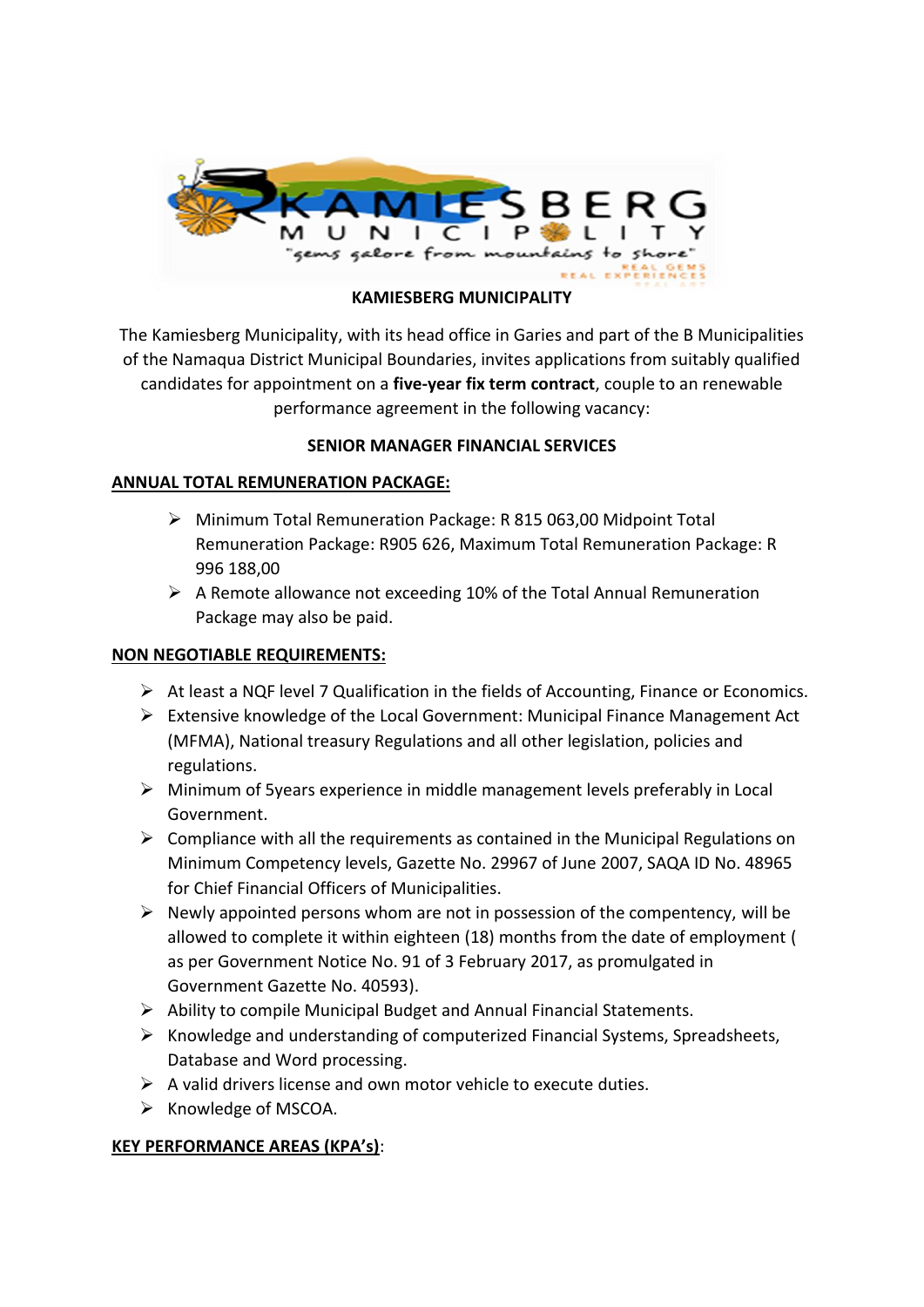- $\triangleright$  Perform all delegations by the Accounting Officer in terms of the MFMA, and any other duties or functions that may be assigned by the accounting Officer.
- ➢ Compile the municipal Budget and Annual Financial Statements and control all Bank Accounts of the Municipality.
- $\triangleright$  Manage, Planning, organizing, coordinating, directing and controlling activities of staff in the Finance Directorate as well as the Supply Chain Management.
- $\triangleright$  Contribution to strategic planning and budget alignment and provide guidance to the management team.
- $\triangleright$  Development of MTREF in line with the requirements of the MFMA accommodating all departments /units.
- $\triangleright$  Develop and implement a budget control system to monitor over/under expenditure.
- $\triangleright$  Provide consolidated monthly management reports.
- $\triangleright$  Establish functional debt management and billing units to promote financial sustainability.
- $\triangleright$  Manage relationship with external stakeholders including the office of the AG, Treasury, SARS, Creditors and Banks.
- $\triangleright$  Ensure adequate infrastructure capability and office administration.
- $\triangleright$  Build and maintain business intelligence and content management capability.
- $\triangleright$  Contribute and formulate creative solutions to enhance effectiveness and efficiency in order to maintain and improve the current audit opinion of the Municipality.
- ➢ Good facilitation and communication skills in at least two of the official languages of the Northern Cape.

# **NB : PLEASE NOTE**

- $\triangleright$  No faxed or email applications will be considered.
- $\triangleright$  Candidates are required to complete the prescribed "Annexure C" application form as per Regulations on Appointment and Conditions of Employment of Senior Managers Government Notice 21 Government Gazette 37245 dated 17 January 2014 which is obtainable from the internet at [www.gpwonline.co.za](http://www.gpwonline.co.za/), or on the Municipal Website [www.kamiesberg.gov.za](http://www.kamiesberg.gov.za/) (failure to do so will result in the candidate being disqualified ).
- $\triangleright$  Short listed Candidates will be subjected to security vetting, screening, verification of qualifications and employment history/reference check and competency assessment and should also disclosed financial interests.
- ➢ Kamiesberg Municipality reserves the right to nullify or cancel an employment contract and recover all costs incurred by the municipality including remuneration advertisement, etc, should it be discovered that the successful candidate submitted false or insufficient information which resulted to the contravention of the provision of Municipal Council Policies and/or any other relevant legislation.
- $\triangleright$  If no communication has been received from us within 60 days after closing date, please consider your application as unsuccessful.
- $\triangleright$  The Municipality reserves the to appoint or not appoint any person.